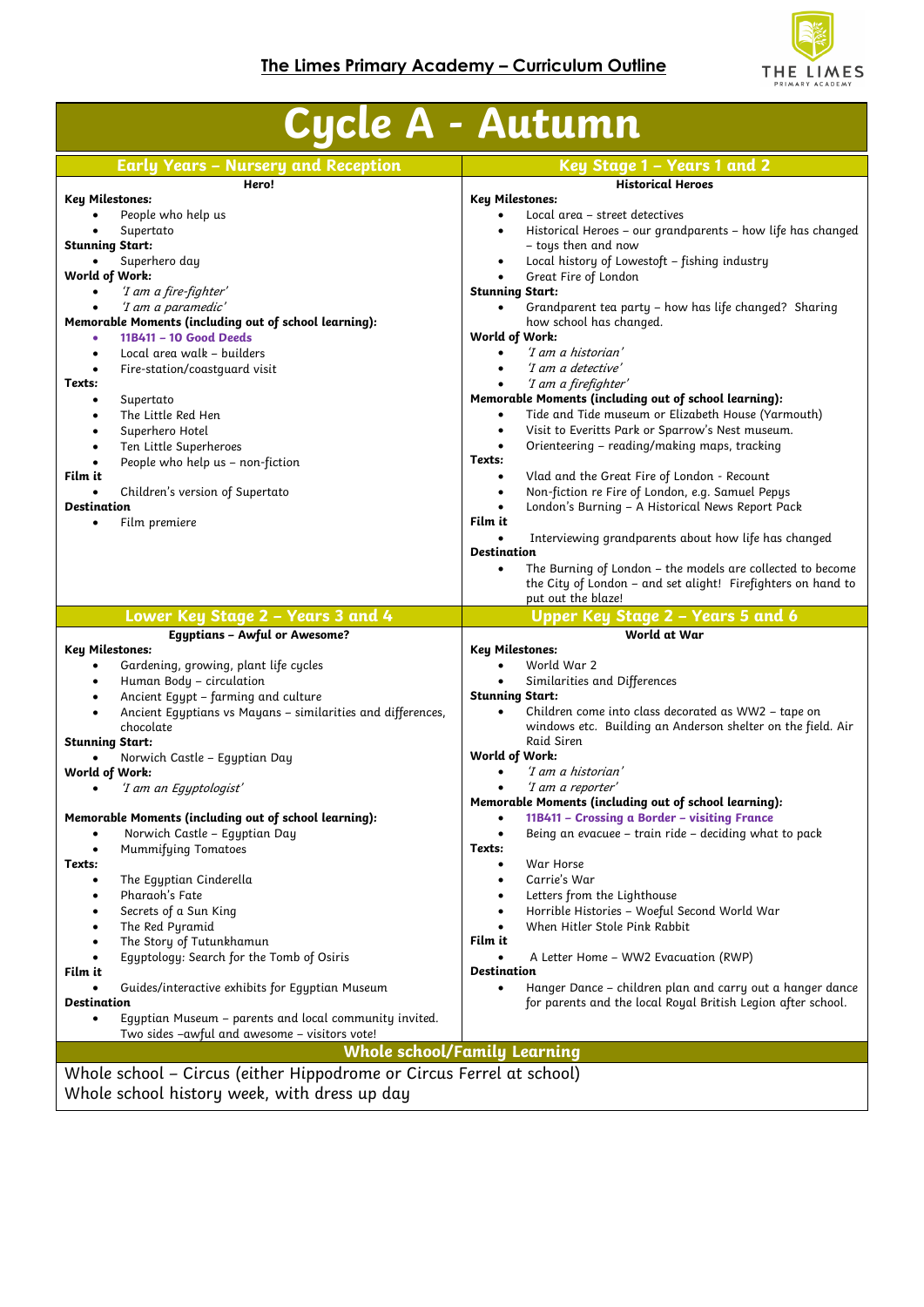

| <b>Early Years - Nursery and Reception</b><br>Jurassic Journey<br><b>Key Milestones:</b><br>Dinosaurs<br>Fossils<br>$\bullet$<br>Extinction<br>Other animals that lived then<br>Owl pellets<br>$\bullet$<br><b>Stunning Start:</b><br>Archaeological day and a giant dinosaur suit!<br>World of Work: | <b>Really Wild!</b><br><b>Key Milestones:</b><br>Reptiles<br>$\bullet$<br>Animals and pets<br>$\bullet$<br>Documentaries about animals<br>$\bullet$<br>Dinosaurs - pre-history, fossils, significant individuals<br>(Mary Anning) |
|-------------------------------------------------------------------------------------------------------------------------------------------------------------------------------------------------------------------------------------------------------------------------------------------------------|-----------------------------------------------------------------------------------------------------------------------------------------------------------------------------------------------------------------------------------|
|                                                                                                                                                                                                                                                                                                       |                                                                                                                                                                                                                                   |
|                                                                                                                                                                                                                                                                                                       |                                                                                                                                                                                                                                   |
|                                                                                                                                                                                                                                                                                                       |                                                                                                                                                                                                                                   |
|                                                                                                                                                                                                                                                                                                       |                                                                                                                                                                                                                                   |
|                                                                                                                                                                                                                                                                                                       |                                                                                                                                                                                                                                   |
|                                                                                                                                                                                                                                                                                                       |                                                                                                                                                                                                                                   |
|                                                                                                                                                                                                                                                                                                       | <b>Stunning Start:</b>                                                                                                                                                                                                            |
|                                                                                                                                                                                                                                                                                                       | Africa Alive roadshow<br>$\bullet$                                                                                                                                                                                                |
|                                                                                                                                                                                                                                                                                                       | World of Work:                                                                                                                                                                                                                    |
| 'I am a palaeontologist'                                                                                                                                                                                                                                                                              | 'I am a zoologist'<br>$\bullet$                                                                                                                                                                                                   |
| Memorable Moments (including out of school learning):                                                                                                                                                                                                                                                 | 'I am a vet'                                                                                                                                                                                                                      |
| Dinosaur Park/Jurassic Journey<br>$\bullet$                                                                                                                                                                                                                                                           | Memorable Moments (including out of school learning):                                                                                                                                                                             |
| Texts:                                                                                                                                                                                                                                                                                                | Visit Africa Alive<br>$\bullet$                                                                                                                                                                                                   |
| Dinosaurs Love Underpants<br>$\bullet$                                                                                                                                                                                                                                                                | Texts:                                                                                                                                                                                                                            |
| Dear Dinosaur<br>$\bullet$                                                                                                                                                                                                                                                                            | The Enormous Crocodile<br>$\bullet$                                                                                                                                                                                               |
| Dinosaur Roar<br>$\bullet$                                                                                                                                                                                                                                                                            | Meerkat Mail<br>$\bullet$                                                                                                                                                                                                         |
| Giganotosaurus<br>$\bullet$                                                                                                                                                                                                                                                                           | Zeraffa Giraffa<br>$\bullet$                                                                                                                                                                                                      |
| Harry and the Bucketful of Dinosaurs<br>$\bullet$                                                                                                                                                                                                                                                     | Gorilla<br>$\bullet$                                                                                                                                                                                                              |
| Dinosaur Bones<br>$\bullet$                                                                                                                                                                                                                                                                           | Crazy Creatures - an Animal Fact File Pack (Mr P) -                                                                                                                                                                               |
| Stomp, Dinosaur, Stomp!<br>$\bullet$                                                                                                                                                                                                                                                                  | Information texts, including labels and captions                                                                                                                                                                                  |
| Film it                                                                                                                                                                                                                                                                                               | Film it<br>$\bullet$                                                                                                                                                                                                              |
| <b>Walking with Dinosaurs</b><br>Destination                                                                                                                                                                                                                                                          | Videoing clips at Africa Alive, with children 'reporting' live<br>and recording voice overs                                                                                                                                       |
| Film Premiere<br>$\bullet$                                                                                                                                                                                                                                                                            | <b>Destination</b>                                                                                                                                                                                                                |
|                                                                                                                                                                                                                                                                                                       | Launch of documentary on The Limes Learning Channel<br>$\bullet$                                                                                                                                                                  |
| Lower Key Stage 2 - Years 3 and 4                                                                                                                                                                                                                                                                     | Upper Key Stage 2 - Years 5 and 6                                                                                                                                                                                                 |
| How to Train your Dragon                                                                                                                                                                                                                                                                              | <b>Evolutionary!</b>                                                                                                                                                                                                              |
| Key Milestones:                                                                                                                                                                                                                                                                                       | <b>Key Milestones:</b>                                                                                                                                                                                                            |
| Dragons - similarities to reptiles - anatomy etc.<br>$\bullet$                                                                                                                                                                                                                                        | Evolution<br>$\bullet$                                                                                                                                                                                                            |
| Vikings/Anglo-Saxons - invaders and settlers<br>$\bullet$                                                                                                                                                                                                                                             | Darwin & Wallace                                                                                                                                                                                                                  |
| Predators, food chains, skeletons<br>$\bullet$                                                                                                                                                                                                                                                        | Human Life Cycle<br>$\bullet$                                                                                                                                                                                                     |
| Habitats<br>$\bullet$                                                                                                                                                                                                                                                                                 | Electric                                                                                                                                                                                                                          |
| Adaptation                                                                                                                                                                                                                                                                                            | <b>Stunning Start:</b>                                                                                                                                                                                                            |
| <b>Stunning Start:</b>                                                                                                                                                                                                                                                                                |                                                                                                                                                                                                                                   |
| Dragon video - dragon landing in the school! How will we<br>$\bullet$                                                                                                                                                                                                                                 | World of Work:                                                                                                                                                                                                                    |
| capture it? How will we train it?                                                                                                                                                                                                                                                                     | 'I am an evolutionary biologist'<br>٠                                                                                                                                                                                             |
| World of Work:<br>'I am a dragonologist!'<br>$\bullet$                                                                                                                                                                                                                                                | Memorable Moments (including out of school learning):<br>$\bullet$                                                                                                                                                                |
| 'I am an author'<br>$\bullet$                                                                                                                                                                                                                                                                         | Natural History Museum visit<br>Creating large models of animals and fossils<br>$\bullet$                                                                                                                                         |
| Memorable Moments (including out of school learning):                                                                                                                                                                                                                                                 | Texts:                                                                                                                                                                                                                            |
| Writing to Cressida Cowell<br>٠                                                                                                                                                                                                                                                                       | Charles Darwin On the Origin of the Species<br>$\bullet$                                                                                                                                                                          |
| Dragon puppets<br>$\bullet$                                                                                                                                                                                                                                                                           | The Great Sea Dragon Discovery<br>$\bullet$                                                                                                                                                                                       |
| Texts:                                                                                                                                                                                                                                                                                                | Amazing Evolution<br>٠                                                                                                                                                                                                            |
| How to train your dragon<br>$\bullet$                                                                                                                                                                                                                                                                 | What is Evolution<br>$\bullet$                                                                                                                                                                                                    |
| The Boy who Grew Dragons<br>٠                                                                                                                                                                                                                                                                         | Cogheart<br>$\bullet$                                                                                                                                                                                                             |
| Joan Procter, Dragon Doctor<br>$\bullet$                                                                                                                                                                                                                                                              | Film it                                                                                                                                                                                                                           |
| Film it                                                                                                                                                                                                                                                                                               | Explaining Evolution to KS1/LKS2 - adapting language,<br>$\bullet$                                                                                                                                                                |
| Bedtime Stories - A Dragon's Adventure (RWP)                                                                                                                                                                                                                                                          | explaining clearly                                                                                                                                                                                                                |
| Destination                                                                                                                                                                                                                                                                                           | Destination                                                                                                                                                                                                                       |
| Creating a book of dragon stories<br>٠                                                                                                                                                                                                                                                                | Their own Natural History Museum for the rest of the school<br>$\bullet$<br>and parents to visit.                                                                                                                                 |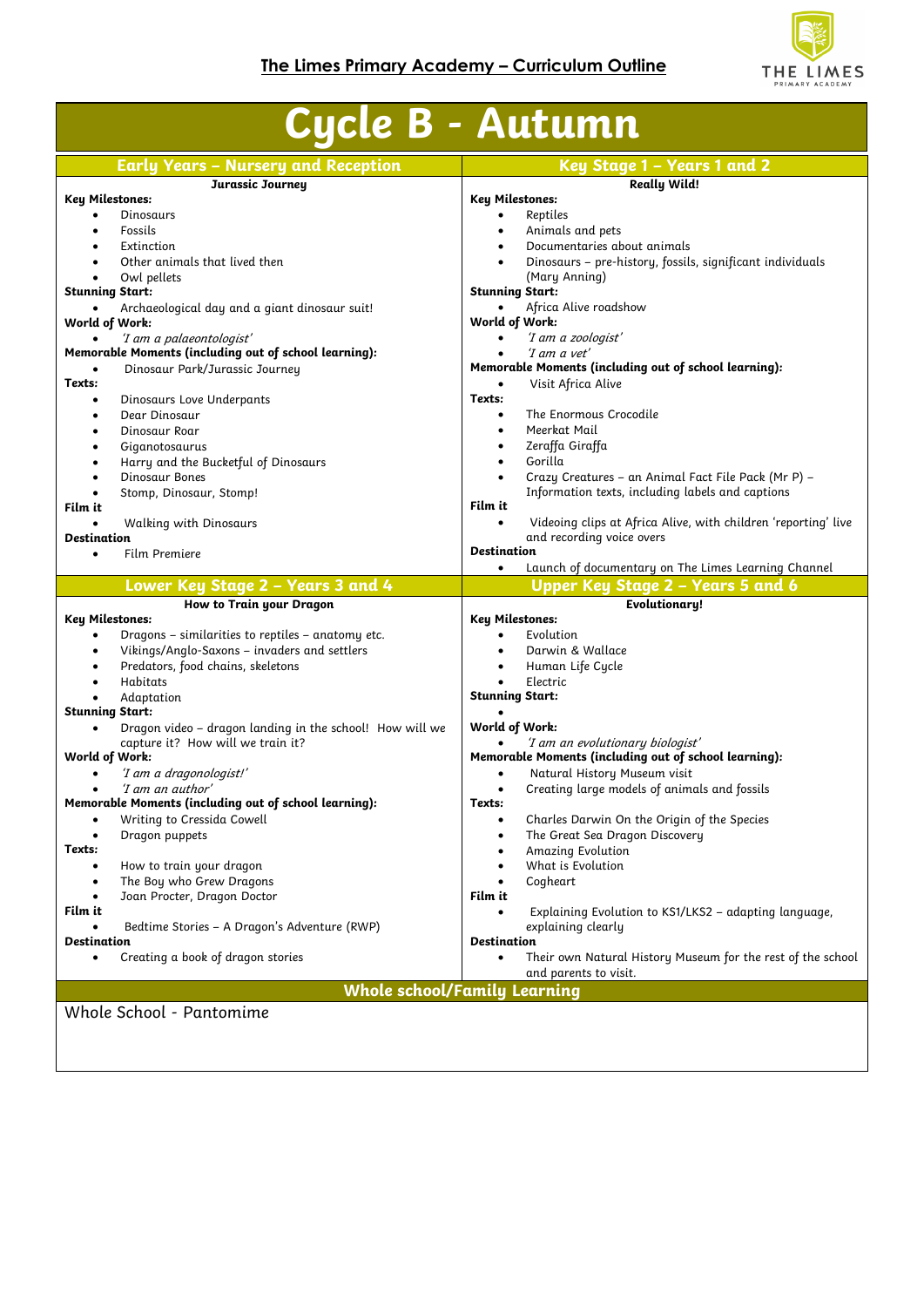

| <b>Cycle A - Spring</b>                                                        |                                                                  |  |  |  |
|--------------------------------------------------------------------------------|------------------------------------------------------------------|--|--|--|
| <b>Early Years - Nursery and Reception</b>                                     | Key Stage 1 - Years 1 and 2                                      |  |  |  |
| <b>Food Glorious Food</b>                                                      | <b>Save Our Planet!</b>                                          |  |  |  |
| <b>Key Milestones:</b><br>Where does our food come from?                       | <b>Key Milestones:</b><br>Seasonal changes/weather               |  |  |  |
| How does it get to the supermarket?<br>$\bullet$                               | Minibeasts, plants, animals                                      |  |  |  |
| Can we cook it?                                                                | How can we be more eco-friendly?<br>$\bullet$                    |  |  |  |
| Can we grow it?                                                                | Recucling                                                        |  |  |  |
| <b>Stunning Start:</b>                                                         | <b>Stunning Start:</b>                                           |  |  |  |
| Tesco - Taste the rainbow                                                      | Classroom full of rubbish- how can we learn? What can we         |  |  |  |
| World of Work:                                                                 | do? Likened to other habitats being full of rubbish. Start of    |  |  |  |
| 'I am a farmer'<br>$\bullet$                                                   | campaign.                                                        |  |  |  |
| 'I am a chef'                                                                  | World of Work:                                                   |  |  |  |
| 'I am a party planner'                                                         | 'I am a meteorologist'<br>$\bullet$                              |  |  |  |
| Memorable Moments (including out of school learning):                          | 'I am a recycling officer'<br>$\bullet$                          |  |  |  |
| Farm Visit<br>$\bullet$                                                        | Memorable Moments (including out of school learning):            |  |  |  |
| Farm to Fork Tesco visit                                                       | 11B411 - Create Something Amazing - recycled!<br>$\bullet$       |  |  |  |
| Texts:                                                                         | Visit to Carlton Marshes<br>$\bullet$                            |  |  |  |
| Traditional Tales with a food theme!<br>٠                                      | Visit to recycling plant<br>$\bullet$                            |  |  |  |
| Gingerbread Man, Hansel and Gretel<br>٠                                        | Texts:                                                           |  |  |  |
| Six Dinner Sid                                                                 | Somebody Swallowed Stanley<br>$\bullet$                          |  |  |  |
| <b>Farmer Duck</b>                                                             | Captain Green and the Plastic Scene<br>$\bullet$                 |  |  |  |
| Film it                                                                        | Poetry - Once upon a Raindrop<br>$\bullet$                       |  |  |  |
| Cookery Programme                                                              | One Plastic Bag<br>$\bullet$                                     |  |  |  |
| <b>Destination</b>                                                             | Nellie Choc-Ice and the Plastic Island<br>$\bullet$              |  |  |  |
| Plan a party for a local community group<br>$\bullet$                          | A Planet full of Plastic<br>$\bullet$                            |  |  |  |
|                                                                                | Tidy<br>$\bullet$                                                |  |  |  |
|                                                                                | Film it                                                          |  |  |  |
|                                                                                | Weather forecasts<br>$\bullet$                                   |  |  |  |
|                                                                                | <b>Destination</b>                                               |  |  |  |
|                                                                                | Persuasive arguments for recycling/reducing plastic<br>$\bullet$ |  |  |  |
|                                                                                |                                                                  |  |  |  |
| Lower Key Stage 2 - Years 3 and 4                                              | Upper Key Stage 2 - Years 5 and 6                                |  |  |  |
| <b>Nutritious and Delicious!</b>                                               | <b>Pioneer</b>                                                   |  |  |  |
| <b>Key Milestones:</b>                                                         | Key Milestones:                                                  |  |  |  |
| Food groups, nutrition, healthy eating                                         | Ancient Pioneers - The Mayans                                    |  |  |  |
| Fair trade<br>$\bullet$                                                        | Local pioneers<br>$\bullet$                                      |  |  |  |
| Physical Changes                                                               | Eco-pioneers<br><b>Stunning Start:</b>                           |  |  |  |
| Digestive system, teeth                                                        | Survival training on the field                                   |  |  |  |
| Water Cycle<br><b>Stunning Start:</b>                                          | World of Work:                                                   |  |  |  |
| Frankie and Bennies - Pizza Workshop                                           | 'I am an eco-pioneer'                                            |  |  |  |
| World of Work:                                                                 | 'I am a historian'                                               |  |  |  |
| 'I am a nurse/doctor'<br>٠                                                     | Memorable Moments (including out of school learning):            |  |  |  |
| 'I am a dentist'                                                               | Build own wind turbines<br>$\bullet$                             |  |  |  |
| Memorable Moments (including out of school learning):                          | Texts:                                                           |  |  |  |
| Visit from a nutritionist<br>٠                                                 | The People Shall Continue<br>$\bullet$                           |  |  |  |
| Visit from a dentist<br>$\bullet$                                              | Sky Dancer<br>$\bullet$                                          |  |  |  |
| Frankie and Bennies - Pizza Workshop<br>$\bullet$                              | The Rabbits<br>$\bullet$                                         |  |  |  |
| Texts:                                                                         | Dear Greenpeace<br>$\bullet$                                     |  |  |  |
| A Journey Through the Digestive System                                         | Film it                                                          |  |  |  |
| George's Marvellous Medicine<br>$\bullet$                                      | Eco-pioneer campaign<br>$\bullet$                                |  |  |  |
| Life on Earth: Human Body                                                      | <b>Destination</b>                                               |  |  |  |
| Are you what you eat?                                                          | Pioneer Museum<br>$\bullet$                                      |  |  |  |
| Film it                                                                        |                                                                  |  |  |  |
| Cookery Programme (launched on The Limes Learning                              |                                                                  |  |  |  |
| Channel)                                                                       |                                                                  |  |  |  |
| <b>Destination</b>                                                             |                                                                  |  |  |  |
| Healthy Cookery Book<br>٠                                                      |                                                                  |  |  |  |
|                                                                                | <b>Whole school/Family Learning</b>                              |  |  |  |
| Our Allotment - each year group has their own allotment. Planting our orchard. |                                                                  |  |  |  |
| Family cookery lessons with Catering team                                      |                                                                  |  |  |  |
| 11B411 Whole School - Seeds to Supper<br>Whole school Being Healthy week       |                                                                  |  |  |  |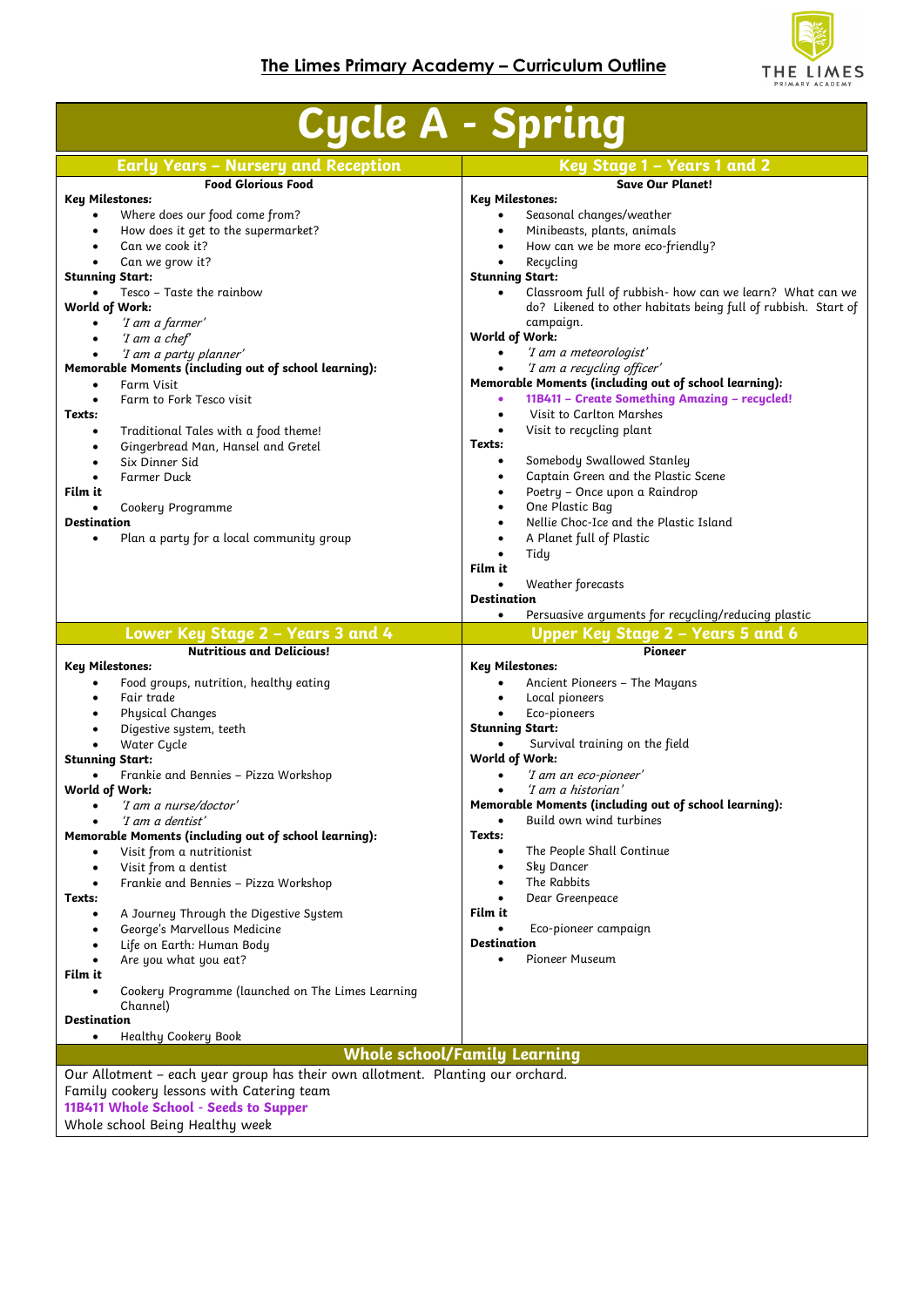

| <b>Cycle B - Spring</b>                                                                                       |                                                                                                                         |  |  |
|---------------------------------------------------------------------------------------------------------------|-------------------------------------------------------------------------------------------------------------------------|--|--|
| <b>Early Years - Nursery and Reception</b>                                                                    | Key Stage 1 – Years 1 and 2                                                                                             |  |  |
| Once Upon a Time                                                                                              | Kings, Queens and Castles                                                                                               |  |  |
| <b>Key Milestones:</b>                                                                                        | <b>Key Milestones:</b>                                                                                                  |  |  |
| Story telling<br>Traditional tales, with a twist                                                              | Musical instruments, singing, materials<br>Painting/sculpture<br>$\bullet$                                              |  |  |
| <b>Stunning Start:</b>                                                                                        | Castles, building and bridges                                                                                           |  |  |
| Pantomime (previous term) or visit from a princess/prince                                                     | Sensory garden, scents<br>$\bullet$<br><b>Stunning Start:</b>                                                           |  |  |
| Classrooms transformed<br>World of Work:                                                                      | Film - 'breaking news' type clip of an invader about to raid<br>$\bullet$                                               |  |  |
| 'I am an author'<br>$\bullet$                                                                                 | a castle, with King/Queen inside the castle asking for help                                                             |  |  |
| I am a storyteller                                                                                            | with fortifications. Children build large castles with<br>cardboard boxes                                               |  |  |
| Memorable Moments (including out of school learning):<br>Visit to Elizabethan House - Cinderella<br>$\bullet$ | World of Work:                                                                                                          |  |  |
| Writing in role play<br>٠                                                                                     | 'I am an author - non-fiction'<br>$\bullet$                                                                             |  |  |
| Puppet theatre visit - making own puppets<br>$\bullet$                                                        | 'I am a web-designer'                                                                                                   |  |  |
| 11B411 - Create Something Amazing<br>Texts:                                                                   | Memorable Moments (including out of school learning):<br>Comparing Castles - Norwich Castle, Burgh Castle,<br>$\bullet$ |  |  |
| A range of traditional Tales including The Three Little Pigs,<br>$\bullet$                                    | Framlingham Castle                                                                                                      |  |  |
| Peter Pan, Cinderella                                                                                         | Castle Feast Day - children come dressed as royalty or<br>$\bullet$                                                     |  |  |
| Midsummer Night's Dream<br>Film it                                                                            | knights.<br>Texts:                                                                                                      |  |  |
| Oral story telling                                                                                            | Twelfth Night<br>$\bullet$                                                                                              |  |  |
| <b>Destination</b>                                                                                            | Traditional Tales - Rapunzel<br>$\bullet$                                                                               |  |  |
| Children to write own book - own versions of Cinderella<br>$\bullet$                                          | We're Going on a Bear Hunt<br>$\bullet$                                                                                 |  |  |
|                                                                                                               | King Arthur<br>$\bullet$<br>The Paper Bag Princess<br>$\bullet$                                                         |  |  |
|                                                                                                               | Film it                                                                                                                 |  |  |
|                                                                                                               | Explaining aspects of castles - on trips.                                                                               |  |  |
|                                                                                                               | <b>Destination</b><br>Children create own website about castles.<br>$\bullet$                                           |  |  |
| Lower Key Stage 2 - Years 3 and 4                                                                             | <b>Upper Key Stage 2 - Years 5 and 6</b>                                                                                |  |  |
| <b>Travelling Tardis</b>                                                                                      | <b>Terrible Tudors</b>                                                                                                  |  |  |
| <b>Key Milestones:</b>                                                                                        | <b>Key Milestones:</b>                                                                                                  |  |  |
| Prehistory - stone age/bronze age<br>٠<br><b>Ancient Greece</b><br>$\bullet$                                  | Plague – health and hygiene<br>Great artists                                                                            |  |  |
| 1066 Normans<br>$\bullet$                                                                                     | Alchemy - states of matter, magic                                                                                       |  |  |
| Medicines - potions, states of matter<br>٠                                                                    | Henry VIII<br>$\bullet$                                                                                                 |  |  |
| Heroes and villains over time.                                                                                | <b>Stunning Start:</b><br>Powerful Potions - a day of dramatic science experiments -                                    |  |  |
| Creating a timeline<br><b>Stunning Start:</b>                                                                 | children are alchemists!                                                                                                |  |  |
| Tardis created in school - Time traveller visits and invites<br>$\bullet$                                     | World of Work:                                                                                                          |  |  |
| children to join them on an adventure                                                                         | 'I am a historian'<br>$\bullet$                                                                                         |  |  |
| World of Work:<br>'I am a historian'<br>$\bullet$                                                             | 'I am a chemist' (alchemist!)<br>'I am an actor'                                                                        |  |  |
| 'I am an explorer'<br>$\bullet$                                                                               | 'I am a festival organiser!'                                                                                            |  |  |
| 'I am a film director'                                                                                        | Memorable Moments (including out of school learning):                                                                   |  |  |
| 'I am a web designer'<br>'I am an actor'                                                                      | Visit to The Globe theatre (optional)<br>Visit from touring company or visit to theatre to watch a<br>$\bullet$         |  |  |
| Memorable Moments (including out of school learning):                                                         | Shakespeare play                                                                                                        |  |  |
| Museum visit<br>$\bullet$                                                                                     | Creating an outside<br>$\bullet$                                                                                        |  |  |
| Creating a prehistoric shelter/hut, stone age food, costumes<br>$\bullet$<br>Texts:                           | Texts:<br>Macbeth/The Tempest<br>$\bullet$                                                                              |  |  |
| The Pebble in my Pocket: A History of Our Earth<br>$\bullet$                                                  | Shakespeare's Globe (I Was There)<br>٠                                                                                  |  |  |
| A Street Through Time: A 12,000-Year Walk Through<br>$\bullet$                                                | The Tudors: Kings, Queens, Scribes and Ferrets!<br>٠                                                                    |  |  |
| History                                                                                                       | Treason<br>$\bullet$                                                                                                    |  |  |
| Stone Age Boy<br>Defenders: Pitch Invasion<br>$\bullet$                                                       | The Executioner's Daughter<br>$\bullet$<br>My Friend Walter<br>$\bullet$                                                |  |  |
| The Highwayman vs The Highway Rat<br>$\bullet$                                                                | Horrible Histories - Terrible Tudors<br>$\bullet$                                                                       |  |  |
| The Secret diary of Thomas Snoop, Tudor Boy Spy<br>$\bullet$                                                  | Film it                                                                                                                 |  |  |
| Julius Caesar                                                                                                 | Information clips about Shakespeare for the festival<br>$\bullet$<br><b>Destination</b>                                 |  |  |
| Film it<br>Filming scenes from different times in history, with the<br>$\bullet$                              | Planning and performing in the Shakespeare Festival (all<br>$\bullet$                                                   |  |  |
| children as 'time travellers' explaining what is happening                                                    | classes will be involved, but it will be predominately KS2)                                                             |  |  |
| <b>Destination</b>                                                                                            |                                                                                                                         |  |  |
| Children create own website about<br>$\bullet$                                                                | <b>Whole school/Family</b>                                                                                              |  |  |
| 11B411 - Whole School - Shake it up Shakespeare - Shakespeare Festival                                        |                                                                                                                         |  |  |
|                                                                                                               |                                                                                                                         |  |  |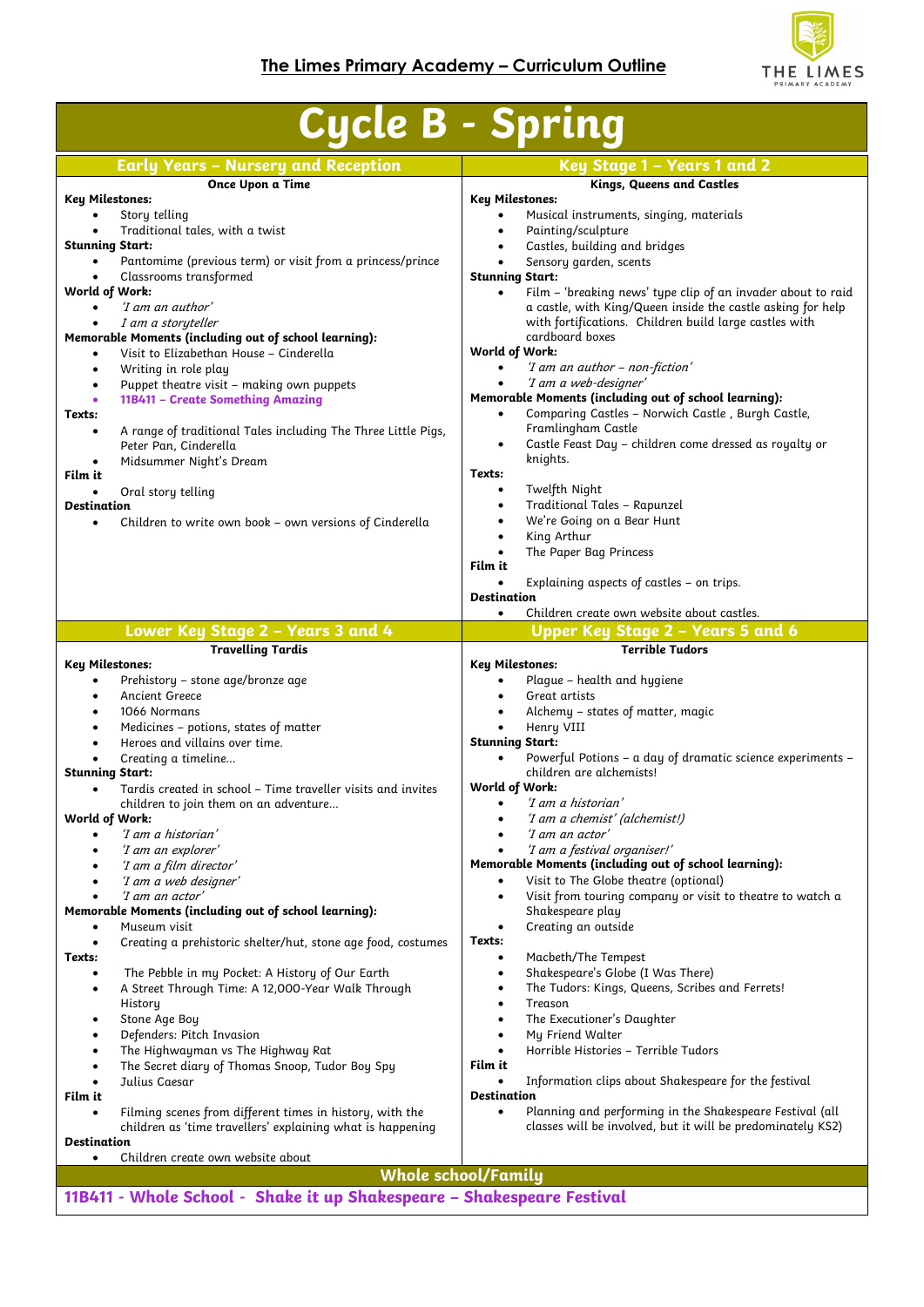

| Key Stage 1 - Years 1 and 2<br><b>Early Years - Nursery and Reception</b><br><b>Marvellous Minibeasts</b><br><b>Beach Comber</b><br><b>Key Milestones:</b><br><b>Key Milestones:</b><br>Minibeasts<br>Rock pools - food chains/habitats<br>$\bullet$<br>$\bullet$<br>Beach comber<br>Life cycles<br>$\bullet$<br>$\bullet$<br>Different habitats, e.g. ponds<br>Pirates - maps, significant individuals, Water, boats/ships<br>$\bullet$<br><b>Stunning Start:</b><br>Ecology - what is happening to our beaches?<br><b>Stunning Start:</b><br>Caterpillars to butterflies<br>World of Work:<br>Visit to the Sea Life Centre<br>$\bullet$<br>Memorable Moments (including out of school learning):<br>'I am an entomologist'<br>Memorable Moments (including out of school learning):<br>'I am a dancer.'<br>$\bullet$<br>Visit to Carlton Marshes<br>'I am an environmental biologist'<br>$\bullet$<br>Visit to the beach<br>Out of school experience:<br>$\bullet$<br>Texts:<br>Visit to the beach<br>$\bullet$<br>Bee Man<br>11B411 - Flashmob on the beach<br>$\bullet$<br>$\bullet$<br>The Very Hungry Caterpillar<br>Texts:<br>$\bullet$<br>Superworm<br>The Lighthouse Keeper's Lunch<br>$\bullet$<br>$\bullet$<br>At the Beach<br>Snail Trail<br>$\bullet$<br>$\bullet$<br>The Big Book of Bugs<br>Poetry - A First Book of the Sea<br>$\bullet$<br>$\bullet$<br>Storm Whale<br>Diary of a Fly<br>$\bullet$<br>$\bullet$<br>A Butterfly is Patient<br>Flotsam<br>$\bullet$<br>$\bullet$<br>Spyder<br>Billy's Bucket<br>$\bullet$<br>$\bullet$<br>Mad about Minibeasts<br>Non-Fiction - Seashore: 100 Facts, Seaside Holidays<br>$\bullet$<br>$\bullet$<br>Film it<br>Film it<br>Bug documentary<br>Advert - promoting Lowestoft as a great place to live! (and<br>$\bullet$<br>$\bullet$<br><b>Destination</b><br>teach!)<br><b>Destination</b><br>Launch of Bug TV<br>$\bullet$<br>Launch of advert- perhaps to trainee teachers?<br>$\bullet$<br>Lower Key Stage 2 - Years 3 and 4<br>Upper Key Stage 2 - Years 5 and 6<br>Down in the Deep<br><b>Explorers</b><br><b>Key Milestones:</b><br>Key Milestones:<br>Arctic vs Antarctic<br>Water Cycle<br>$\bullet$<br>$\bullet$<br>Titanic (sinking, artificial reef)<br>Significant individuals<br>$\bullet$<br>$\bullet$<br>Living things under the sea/habitats<br>Animals/food chains, habitats<br>$\bullet$<br>$\bullet$<br>Rivers<br>Maps and orienteering<br>$\bullet$<br><b>Stunning Start:</b><br>London<br>$\bullet$<br><b>Stunning Start:</b><br>Transforming the classroom into an under-the-sea<br>$\bullet$<br>environment<br>Building an igloo - with milk bottles - on the school field.<br>$\bullet$<br>World of Work:<br>World of Work:<br>'I am a marine biologist'<br>'I am an explorer'<br>Memorable Moments (including out of school learning):<br>Memorable Moments (including out of school learning):<br>Visit to the beach<br>Visit to the beach<br>٠<br>$\bullet$<br>Sea-themed art<br>Tubing in Norwich<br>$\bullet$<br>11b411 - Messing About on the Water<br>Texts:<br>Texts:<br>Shackleton's Journey & Ice Trap: Shackleton's Incredible<br>٠<br>Expedition<br>Song of the Dolphin Boy<br>$\bullet$<br>Why Water's Worth It<br>The Last Polar Bears<br>٠<br>$\bullet$<br>The Secret of Black Rock<br>Pugs of the Frozen North<br>$\bullet$<br>$\bullet$<br>The Rhythm of the Rain<br>Race to the Frozen North: The Matthew Henson Story<br>$\bullet$<br>٠<br>10 Reasons to Love a Turtle<br>Sky Song<br>$\bullet$<br>$\bullet$<br>The Polar Bear Son: An Inuit Tale<br>Shark Lady<br>$\bullet$<br>$\bullet$<br><b>Smart About Sharks</b><br>The Cold Book<br>$\bullet$<br>Film it<br>The Titanic Detective Agency<br>$\bullet$<br>Film it<br>Diary of Shackleton.<br><b>Destination</b><br>Green Screen - narrating scene of underwater environment<br>full of rubbish.<br>Science fair for rest of school – polar regions as a habitat<br>$\bullet$<br><b>Destination</b><br>Beach Art Exhibition organised and displayed by LKS2 -<br>$\bullet$<br>including art from the whole school.<br><b>Whole school/Family</b><br>Whole school visit to the beach | <b>Cycle A - Summer</b> |  |  |  |
|--------------------------------------------------------------------------------------------------------------------------------------------------------------------------------------------------------------------------------------------------------------------------------------------------------------------------------------------------------------------------------------------------------------------------------------------------------------------------------------------------------------------------------------------------------------------------------------------------------------------------------------------------------------------------------------------------------------------------------------------------------------------------------------------------------------------------------------------------------------------------------------------------------------------------------------------------------------------------------------------------------------------------------------------------------------------------------------------------------------------------------------------------------------------------------------------------------------------------------------------------------------------------------------------------------------------------------------------------------------------------------------------------------------------------------------------------------------------------------------------------------------------------------------------------------------------------------------------------------------------------------------------------------------------------------------------------------------------------------------------------------------------------------------------------------------------------------------------------------------------------------------------------------------------------------------------------------------------------------------------------------------------------------------------------------------------------------------------------------------------------------------------------------------------------------------------------------------------------------------------------------------------------------------------------------------------------------------------------------------------------------------------------------------------------------------------------------------------------------------------------------------------------------------------------------------------------------------------------------------------------------------------------------------------------------------------------------------------------------------------------------------------------------------------------------------------------------------------------------------------------------------------------------------------------------------------------------------------------------------------------------------------------------------------------------------------------------------------------------------------------------------------------------------------------------------------------------------------------------------------------------------------------------------------------------------------------------------------------------------------------------------------------------------------------------------------------------------------------------------------------------------------------------------------------------------------------------------------------------------------------------------------------------------------------------------------------------------------------------------------------------------------------------------------------------------------------------------------------------------------------------------------------------------------------------------------------------------------------------------------------------------------------------------------------------------------------------------------------------------------------------------------------|-------------------------|--|--|--|
|                                                                                                                                                                                                                                                                                                                                                                                                                                                                                                                                                                                                                                                                                                                                                                                                                                                                                                                                                                                                                                                                                                                                                                                                                                                                                                                                                                                                                                                                                                                                                                                                                                                                                                                                                                                                                                                                                                                                                                                                                                                                                                                                                                                                                                                                                                                                                                                                                                                                                                                                                                                                                                                                                                                                                                                                                                                                                                                                                                                                                                                                                                                                                                                                                                                                                                                                                                                                                                                                                                                                                                                                                                                                                                                                                                                                                                                                                                                                                                                                                                                                                                                                                  |                         |  |  |  |
|                                                                                                                                                                                                                                                                                                                                                                                                                                                                                                                                                                                                                                                                                                                                                                                                                                                                                                                                                                                                                                                                                                                                                                                                                                                                                                                                                                                                                                                                                                                                                                                                                                                                                                                                                                                                                                                                                                                                                                                                                                                                                                                                                                                                                                                                                                                                                                                                                                                                                                                                                                                                                                                                                                                                                                                                                                                                                                                                                                                                                                                                                                                                                                                                                                                                                                                                                                                                                                                                                                                                                                                                                                                                                                                                                                                                                                                                                                                                                                                                                                                                                                                                                  |                         |  |  |  |
|                                                                                                                                                                                                                                                                                                                                                                                                                                                                                                                                                                                                                                                                                                                                                                                                                                                                                                                                                                                                                                                                                                                                                                                                                                                                                                                                                                                                                                                                                                                                                                                                                                                                                                                                                                                                                                                                                                                                                                                                                                                                                                                                                                                                                                                                                                                                                                                                                                                                                                                                                                                                                                                                                                                                                                                                                                                                                                                                                                                                                                                                                                                                                                                                                                                                                                                                                                                                                                                                                                                                                                                                                                                                                                                                                                                                                                                                                                                                                                                                                                                                                                                                                  |                         |  |  |  |
|                                                                                                                                                                                                                                                                                                                                                                                                                                                                                                                                                                                                                                                                                                                                                                                                                                                                                                                                                                                                                                                                                                                                                                                                                                                                                                                                                                                                                                                                                                                                                                                                                                                                                                                                                                                                                                                                                                                                                                                                                                                                                                                                                                                                                                                                                                                                                                                                                                                                                                                                                                                                                                                                                                                                                                                                                                                                                                                                                                                                                                                                                                                                                                                                                                                                                                                                                                                                                                                                                                                                                                                                                                                                                                                                                                                                                                                                                                                                                                                                                                                                                                                                                  |                         |  |  |  |
|                                                                                                                                                                                                                                                                                                                                                                                                                                                                                                                                                                                                                                                                                                                                                                                                                                                                                                                                                                                                                                                                                                                                                                                                                                                                                                                                                                                                                                                                                                                                                                                                                                                                                                                                                                                                                                                                                                                                                                                                                                                                                                                                                                                                                                                                                                                                                                                                                                                                                                                                                                                                                                                                                                                                                                                                                                                                                                                                                                                                                                                                                                                                                                                                                                                                                                                                                                                                                                                                                                                                                                                                                                                                                                                                                                                                                                                                                                                                                                                                                                                                                                                                                  |                         |  |  |  |
|                                                                                                                                                                                                                                                                                                                                                                                                                                                                                                                                                                                                                                                                                                                                                                                                                                                                                                                                                                                                                                                                                                                                                                                                                                                                                                                                                                                                                                                                                                                                                                                                                                                                                                                                                                                                                                                                                                                                                                                                                                                                                                                                                                                                                                                                                                                                                                                                                                                                                                                                                                                                                                                                                                                                                                                                                                                                                                                                                                                                                                                                                                                                                                                                                                                                                                                                                                                                                                                                                                                                                                                                                                                                                                                                                                                                                                                                                                                                                                                                                                                                                                                                                  |                         |  |  |  |
|                                                                                                                                                                                                                                                                                                                                                                                                                                                                                                                                                                                                                                                                                                                                                                                                                                                                                                                                                                                                                                                                                                                                                                                                                                                                                                                                                                                                                                                                                                                                                                                                                                                                                                                                                                                                                                                                                                                                                                                                                                                                                                                                                                                                                                                                                                                                                                                                                                                                                                                                                                                                                                                                                                                                                                                                                                                                                                                                                                                                                                                                                                                                                                                                                                                                                                                                                                                                                                                                                                                                                                                                                                                                                                                                                                                                                                                                                                                                                                                                                                                                                                                                                  |                         |  |  |  |
|                                                                                                                                                                                                                                                                                                                                                                                                                                                                                                                                                                                                                                                                                                                                                                                                                                                                                                                                                                                                                                                                                                                                                                                                                                                                                                                                                                                                                                                                                                                                                                                                                                                                                                                                                                                                                                                                                                                                                                                                                                                                                                                                                                                                                                                                                                                                                                                                                                                                                                                                                                                                                                                                                                                                                                                                                                                                                                                                                                                                                                                                                                                                                                                                                                                                                                                                                                                                                                                                                                                                                                                                                                                                                                                                                                                                                                                                                                                                                                                                                                                                                                                                                  |                         |  |  |  |
|                                                                                                                                                                                                                                                                                                                                                                                                                                                                                                                                                                                                                                                                                                                                                                                                                                                                                                                                                                                                                                                                                                                                                                                                                                                                                                                                                                                                                                                                                                                                                                                                                                                                                                                                                                                                                                                                                                                                                                                                                                                                                                                                                                                                                                                                                                                                                                                                                                                                                                                                                                                                                                                                                                                                                                                                                                                                                                                                                                                                                                                                                                                                                                                                                                                                                                                                                                                                                                                                                                                                                                                                                                                                                                                                                                                                                                                                                                                                                                                                                                                                                                                                                  |                         |  |  |  |
|                                                                                                                                                                                                                                                                                                                                                                                                                                                                                                                                                                                                                                                                                                                                                                                                                                                                                                                                                                                                                                                                                                                                                                                                                                                                                                                                                                                                                                                                                                                                                                                                                                                                                                                                                                                                                                                                                                                                                                                                                                                                                                                                                                                                                                                                                                                                                                                                                                                                                                                                                                                                                                                                                                                                                                                                                                                                                                                                                                                                                                                                                                                                                                                                                                                                                                                                                                                                                                                                                                                                                                                                                                                                                                                                                                                                                                                                                                                                                                                                                                                                                                                                                  |                         |  |  |  |
|                                                                                                                                                                                                                                                                                                                                                                                                                                                                                                                                                                                                                                                                                                                                                                                                                                                                                                                                                                                                                                                                                                                                                                                                                                                                                                                                                                                                                                                                                                                                                                                                                                                                                                                                                                                                                                                                                                                                                                                                                                                                                                                                                                                                                                                                                                                                                                                                                                                                                                                                                                                                                                                                                                                                                                                                                                                                                                                                                                                                                                                                                                                                                                                                                                                                                                                                                                                                                                                                                                                                                                                                                                                                                                                                                                                                                                                                                                                                                                                                                                                                                                                                                  |                         |  |  |  |
|                                                                                                                                                                                                                                                                                                                                                                                                                                                                                                                                                                                                                                                                                                                                                                                                                                                                                                                                                                                                                                                                                                                                                                                                                                                                                                                                                                                                                                                                                                                                                                                                                                                                                                                                                                                                                                                                                                                                                                                                                                                                                                                                                                                                                                                                                                                                                                                                                                                                                                                                                                                                                                                                                                                                                                                                                                                                                                                                                                                                                                                                                                                                                                                                                                                                                                                                                                                                                                                                                                                                                                                                                                                                                                                                                                                                                                                                                                                                                                                                                                                                                                                                                  |                         |  |  |  |
|                                                                                                                                                                                                                                                                                                                                                                                                                                                                                                                                                                                                                                                                                                                                                                                                                                                                                                                                                                                                                                                                                                                                                                                                                                                                                                                                                                                                                                                                                                                                                                                                                                                                                                                                                                                                                                                                                                                                                                                                                                                                                                                                                                                                                                                                                                                                                                                                                                                                                                                                                                                                                                                                                                                                                                                                                                                                                                                                                                                                                                                                                                                                                                                                                                                                                                                                                                                                                                                                                                                                                                                                                                                                                                                                                                                                                                                                                                                                                                                                                                                                                                                                                  |                         |  |  |  |
|                                                                                                                                                                                                                                                                                                                                                                                                                                                                                                                                                                                                                                                                                                                                                                                                                                                                                                                                                                                                                                                                                                                                                                                                                                                                                                                                                                                                                                                                                                                                                                                                                                                                                                                                                                                                                                                                                                                                                                                                                                                                                                                                                                                                                                                                                                                                                                                                                                                                                                                                                                                                                                                                                                                                                                                                                                                                                                                                                                                                                                                                                                                                                                                                                                                                                                                                                                                                                                                                                                                                                                                                                                                                                                                                                                                                                                                                                                                                                                                                                                                                                                                                                  |                         |  |  |  |
|                                                                                                                                                                                                                                                                                                                                                                                                                                                                                                                                                                                                                                                                                                                                                                                                                                                                                                                                                                                                                                                                                                                                                                                                                                                                                                                                                                                                                                                                                                                                                                                                                                                                                                                                                                                                                                                                                                                                                                                                                                                                                                                                                                                                                                                                                                                                                                                                                                                                                                                                                                                                                                                                                                                                                                                                                                                                                                                                                                                                                                                                                                                                                                                                                                                                                                                                                                                                                                                                                                                                                                                                                                                                                                                                                                                                                                                                                                                                                                                                                                                                                                                                                  |                         |  |  |  |
|                                                                                                                                                                                                                                                                                                                                                                                                                                                                                                                                                                                                                                                                                                                                                                                                                                                                                                                                                                                                                                                                                                                                                                                                                                                                                                                                                                                                                                                                                                                                                                                                                                                                                                                                                                                                                                                                                                                                                                                                                                                                                                                                                                                                                                                                                                                                                                                                                                                                                                                                                                                                                                                                                                                                                                                                                                                                                                                                                                                                                                                                                                                                                                                                                                                                                                                                                                                                                                                                                                                                                                                                                                                                                                                                                                                                                                                                                                                                                                                                                                                                                                                                                  |                         |  |  |  |
|                                                                                                                                                                                                                                                                                                                                                                                                                                                                                                                                                                                                                                                                                                                                                                                                                                                                                                                                                                                                                                                                                                                                                                                                                                                                                                                                                                                                                                                                                                                                                                                                                                                                                                                                                                                                                                                                                                                                                                                                                                                                                                                                                                                                                                                                                                                                                                                                                                                                                                                                                                                                                                                                                                                                                                                                                                                                                                                                                                                                                                                                                                                                                                                                                                                                                                                                                                                                                                                                                                                                                                                                                                                                                                                                                                                                                                                                                                                                                                                                                                                                                                                                                  |                         |  |  |  |
|                                                                                                                                                                                                                                                                                                                                                                                                                                                                                                                                                                                                                                                                                                                                                                                                                                                                                                                                                                                                                                                                                                                                                                                                                                                                                                                                                                                                                                                                                                                                                                                                                                                                                                                                                                                                                                                                                                                                                                                                                                                                                                                                                                                                                                                                                                                                                                                                                                                                                                                                                                                                                                                                                                                                                                                                                                                                                                                                                                                                                                                                                                                                                                                                                                                                                                                                                                                                                                                                                                                                                                                                                                                                                                                                                                                                                                                                                                                                                                                                                                                                                                                                                  |                         |  |  |  |
|                                                                                                                                                                                                                                                                                                                                                                                                                                                                                                                                                                                                                                                                                                                                                                                                                                                                                                                                                                                                                                                                                                                                                                                                                                                                                                                                                                                                                                                                                                                                                                                                                                                                                                                                                                                                                                                                                                                                                                                                                                                                                                                                                                                                                                                                                                                                                                                                                                                                                                                                                                                                                                                                                                                                                                                                                                                                                                                                                                                                                                                                                                                                                                                                                                                                                                                                                                                                                                                                                                                                                                                                                                                                                                                                                                                                                                                                                                                                                                                                                                                                                                                                                  |                         |  |  |  |
|                                                                                                                                                                                                                                                                                                                                                                                                                                                                                                                                                                                                                                                                                                                                                                                                                                                                                                                                                                                                                                                                                                                                                                                                                                                                                                                                                                                                                                                                                                                                                                                                                                                                                                                                                                                                                                                                                                                                                                                                                                                                                                                                                                                                                                                                                                                                                                                                                                                                                                                                                                                                                                                                                                                                                                                                                                                                                                                                                                                                                                                                                                                                                                                                                                                                                                                                                                                                                                                                                                                                                                                                                                                                                                                                                                                                                                                                                                                                                                                                                                                                                                                                                  |                         |  |  |  |
|                                                                                                                                                                                                                                                                                                                                                                                                                                                                                                                                                                                                                                                                                                                                                                                                                                                                                                                                                                                                                                                                                                                                                                                                                                                                                                                                                                                                                                                                                                                                                                                                                                                                                                                                                                                                                                                                                                                                                                                                                                                                                                                                                                                                                                                                                                                                                                                                                                                                                                                                                                                                                                                                                                                                                                                                                                                                                                                                                                                                                                                                                                                                                                                                                                                                                                                                                                                                                                                                                                                                                                                                                                                                                                                                                                                                                                                                                                                                                                                                                                                                                                                                                  |                         |  |  |  |
|                                                                                                                                                                                                                                                                                                                                                                                                                                                                                                                                                                                                                                                                                                                                                                                                                                                                                                                                                                                                                                                                                                                                                                                                                                                                                                                                                                                                                                                                                                                                                                                                                                                                                                                                                                                                                                                                                                                                                                                                                                                                                                                                                                                                                                                                                                                                                                                                                                                                                                                                                                                                                                                                                                                                                                                                                                                                                                                                                                                                                                                                                                                                                                                                                                                                                                                                                                                                                                                                                                                                                                                                                                                                                                                                                                                                                                                                                                                                                                                                                                                                                                                                                  |                         |  |  |  |
|                                                                                                                                                                                                                                                                                                                                                                                                                                                                                                                                                                                                                                                                                                                                                                                                                                                                                                                                                                                                                                                                                                                                                                                                                                                                                                                                                                                                                                                                                                                                                                                                                                                                                                                                                                                                                                                                                                                                                                                                                                                                                                                                                                                                                                                                                                                                                                                                                                                                                                                                                                                                                                                                                                                                                                                                                                                                                                                                                                                                                                                                                                                                                                                                                                                                                                                                                                                                                                                                                                                                                                                                                                                                                                                                                                                                                                                                                                                                                                                                                                                                                                                                                  |                         |  |  |  |
|                                                                                                                                                                                                                                                                                                                                                                                                                                                                                                                                                                                                                                                                                                                                                                                                                                                                                                                                                                                                                                                                                                                                                                                                                                                                                                                                                                                                                                                                                                                                                                                                                                                                                                                                                                                                                                                                                                                                                                                                                                                                                                                                                                                                                                                                                                                                                                                                                                                                                                                                                                                                                                                                                                                                                                                                                                                                                                                                                                                                                                                                                                                                                                                                                                                                                                                                                                                                                                                                                                                                                                                                                                                                                                                                                                                                                                                                                                                                                                                                                                                                                                                                                  |                         |  |  |  |
|                                                                                                                                                                                                                                                                                                                                                                                                                                                                                                                                                                                                                                                                                                                                                                                                                                                                                                                                                                                                                                                                                                                                                                                                                                                                                                                                                                                                                                                                                                                                                                                                                                                                                                                                                                                                                                                                                                                                                                                                                                                                                                                                                                                                                                                                                                                                                                                                                                                                                                                                                                                                                                                                                                                                                                                                                                                                                                                                                                                                                                                                                                                                                                                                                                                                                                                                                                                                                                                                                                                                                                                                                                                                                                                                                                                                                                                                                                                                                                                                                                                                                                                                                  |                         |  |  |  |
|                                                                                                                                                                                                                                                                                                                                                                                                                                                                                                                                                                                                                                                                                                                                                                                                                                                                                                                                                                                                                                                                                                                                                                                                                                                                                                                                                                                                                                                                                                                                                                                                                                                                                                                                                                                                                                                                                                                                                                                                                                                                                                                                                                                                                                                                                                                                                                                                                                                                                                                                                                                                                                                                                                                                                                                                                                                                                                                                                                                                                                                                                                                                                                                                                                                                                                                                                                                                                                                                                                                                                                                                                                                                                                                                                                                                                                                                                                                                                                                                                                                                                                                                                  |                         |  |  |  |
|                                                                                                                                                                                                                                                                                                                                                                                                                                                                                                                                                                                                                                                                                                                                                                                                                                                                                                                                                                                                                                                                                                                                                                                                                                                                                                                                                                                                                                                                                                                                                                                                                                                                                                                                                                                                                                                                                                                                                                                                                                                                                                                                                                                                                                                                                                                                                                                                                                                                                                                                                                                                                                                                                                                                                                                                                                                                                                                                                                                                                                                                                                                                                                                                                                                                                                                                                                                                                                                                                                                                                                                                                                                                                                                                                                                                                                                                                                                                                                                                                                                                                                                                                  |                         |  |  |  |
|                                                                                                                                                                                                                                                                                                                                                                                                                                                                                                                                                                                                                                                                                                                                                                                                                                                                                                                                                                                                                                                                                                                                                                                                                                                                                                                                                                                                                                                                                                                                                                                                                                                                                                                                                                                                                                                                                                                                                                                                                                                                                                                                                                                                                                                                                                                                                                                                                                                                                                                                                                                                                                                                                                                                                                                                                                                                                                                                                                                                                                                                                                                                                                                                                                                                                                                                                                                                                                                                                                                                                                                                                                                                                                                                                                                                                                                                                                                                                                                                                                                                                                                                                  |                         |  |  |  |
|                                                                                                                                                                                                                                                                                                                                                                                                                                                                                                                                                                                                                                                                                                                                                                                                                                                                                                                                                                                                                                                                                                                                                                                                                                                                                                                                                                                                                                                                                                                                                                                                                                                                                                                                                                                                                                                                                                                                                                                                                                                                                                                                                                                                                                                                                                                                                                                                                                                                                                                                                                                                                                                                                                                                                                                                                                                                                                                                                                                                                                                                                                                                                                                                                                                                                                                                                                                                                                                                                                                                                                                                                                                                                                                                                                                                                                                                                                                                                                                                                                                                                                                                                  |                         |  |  |  |
|                                                                                                                                                                                                                                                                                                                                                                                                                                                                                                                                                                                                                                                                                                                                                                                                                                                                                                                                                                                                                                                                                                                                                                                                                                                                                                                                                                                                                                                                                                                                                                                                                                                                                                                                                                                                                                                                                                                                                                                                                                                                                                                                                                                                                                                                                                                                                                                                                                                                                                                                                                                                                                                                                                                                                                                                                                                                                                                                                                                                                                                                                                                                                                                                                                                                                                                                                                                                                                                                                                                                                                                                                                                                                                                                                                                                                                                                                                                                                                                                                                                                                                                                                  |                         |  |  |  |
|                                                                                                                                                                                                                                                                                                                                                                                                                                                                                                                                                                                                                                                                                                                                                                                                                                                                                                                                                                                                                                                                                                                                                                                                                                                                                                                                                                                                                                                                                                                                                                                                                                                                                                                                                                                                                                                                                                                                                                                                                                                                                                                                                                                                                                                                                                                                                                                                                                                                                                                                                                                                                                                                                                                                                                                                                                                                                                                                                                                                                                                                                                                                                                                                                                                                                                                                                                                                                                                                                                                                                                                                                                                                                                                                                                                                                                                                                                                                                                                                                                                                                                                                                  |                         |  |  |  |
|                                                                                                                                                                                                                                                                                                                                                                                                                                                                                                                                                                                                                                                                                                                                                                                                                                                                                                                                                                                                                                                                                                                                                                                                                                                                                                                                                                                                                                                                                                                                                                                                                                                                                                                                                                                                                                                                                                                                                                                                                                                                                                                                                                                                                                                                                                                                                                                                                                                                                                                                                                                                                                                                                                                                                                                                                                                                                                                                                                                                                                                                                                                                                                                                                                                                                                                                                                                                                                                                                                                                                                                                                                                                                                                                                                                                                                                                                                                                                                                                                                                                                                                                                  |                         |  |  |  |
|                                                                                                                                                                                                                                                                                                                                                                                                                                                                                                                                                                                                                                                                                                                                                                                                                                                                                                                                                                                                                                                                                                                                                                                                                                                                                                                                                                                                                                                                                                                                                                                                                                                                                                                                                                                                                                                                                                                                                                                                                                                                                                                                                                                                                                                                                                                                                                                                                                                                                                                                                                                                                                                                                                                                                                                                                                                                                                                                                                                                                                                                                                                                                                                                                                                                                                                                                                                                                                                                                                                                                                                                                                                                                                                                                                                                                                                                                                                                                                                                                                                                                                                                                  |                         |  |  |  |
|                                                                                                                                                                                                                                                                                                                                                                                                                                                                                                                                                                                                                                                                                                                                                                                                                                                                                                                                                                                                                                                                                                                                                                                                                                                                                                                                                                                                                                                                                                                                                                                                                                                                                                                                                                                                                                                                                                                                                                                                                                                                                                                                                                                                                                                                                                                                                                                                                                                                                                                                                                                                                                                                                                                                                                                                                                                                                                                                                                                                                                                                                                                                                                                                                                                                                                                                                                                                                                                                                                                                                                                                                                                                                                                                                                                                                                                                                                                                                                                                                                                                                                                                                  |                         |  |  |  |
|                                                                                                                                                                                                                                                                                                                                                                                                                                                                                                                                                                                                                                                                                                                                                                                                                                                                                                                                                                                                                                                                                                                                                                                                                                                                                                                                                                                                                                                                                                                                                                                                                                                                                                                                                                                                                                                                                                                                                                                                                                                                                                                                                                                                                                                                                                                                                                                                                                                                                                                                                                                                                                                                                                                                                                                                                                                                                                                                                                                                                                                                                                                                                                                                                                                                                                                                                                                                                                                                                                                                                                                                                                                                                                                                                                                                                                                                                                                                                                                                                                                                                                                                                  |                         |  |  |  |
|                                                                                                                                                                                                                                                                                                                                                                                                                                                                                                                                                                                                                                                                                                                                                                                                                                                                                                                                                                                                                                                                                                                                                                                                                                                                                                                                                                                                                                                                                                                                                                                                                                                                                                                                                                                                                                                                                                                                                                                                                                                                                                                                                                                                                                                                                                                                                                                                                                                                                                                                                                                                                                                                                                                                                                                                                                                                                                                                                                                                                                                                                                                                                                                                                                                                                                                                                                                                                                                                                                                                                                                                                                                                                                                                                                                                                                                                                                                                                                                                                                                                                                                                                  |                         |  |  |  |
|                                                                                                                                                                                                                                                                                                                                                                                                                                                                                                                                                                                                                                                                                                                                                                                                                                                                                                                                                                                                                                                                                                                                                                                                                                                                                                                                                                                                                                                                                                                                                                                                                                                                                                                                                                                                                                                                                                                                                                                                                                                                                                                                                                                                                                                                                                                                                                                                                                                                                                                                                                                                                                                                                                                                                                                                                                                                                                                                                                                                                                                                                                                                                                                                                                                                                                                                                                                                                                                                                                                                                                                                                                                                                                                                                                                                                                                                                                                                                                                                                                                                                                                                                  |                         |  |  |  |
|                                                                                                                                                                                                                                                                                                                                                                                                                                                                                                                                                                                                                                                                                                                                                                                                                                                                                                                                                                                                                                                                                                                                                                                                                                                                                                                                                                                                                                                                                                                                                                                                                                                                                                                                                                                                                                                                                                                                                                                                                                                                                                                                                                                                                                                                                                                                                                                                                                                                                                                                                                                                                                                                                                                                                                                                                                                                                                                                                                                                                                                                                                                                                                                                                                                                                                                                                                                                                                                                                                                                                                                                                                                                                                                                                                                                                                                                                                                                                                                                                                                                                                                                                  |                         |  |  |  |
|                                                                                                                                                                                                                                                                                                                                                                                                                                                                                                                                                                                                                                                                                                                                                                                                                                                                                                                                                                                                                                                                                                                                                                                                                                                                                                                                                                                                                                                                                                                                                                                                                                                                                                                                                                                                                                                                                                                                                                                                                                                                                                                                                                                                                                                                                                                                                                                                                                                                                                                                                                                                                                                                                                                                                                                                                                                                                                                                                                                                                                                                                                                                                                                                                                                                                                                                                                                                                                                                                                                                                                                                                                                                                                                                                                                                                                                                                                                                                                                                                                                                                                                                                  |                         |  |  |  |
|                                                                                                                                                                                                                                                                                                                                                                                                                                                                                                                                                                                                                                                                                                                                                                                                                                                                                                                                                                                                                                                                                                                                                                                                                                                                                                                                                                                                                                                                                                                                                                                                                                                                                                                                                                                                                                                                                                                                                                                                                                                                                                                                                                                                                                                                                                                                                                                                                                                                                                                                                                                                                                                                                                                                                                                                                                                                                                                                                                                                                                                                                                                                                                                                                                                                                                                                                                                                                                                                                                                                                                                                                                                                                                                                                                                                                                                                                                                                                                                                                                                                                                                                                  |                         |  |  |  |
|                                                                                                                                                                                                                                                                                                                                                                                                                                                                                                                                                                                                                                                                                                                                                                                                                                                                                                                                                                                                                                                                                                                                                                                                                                                                                                                                                                                                                                                                                                                                                                                                                                                                                                                                                                                                                                                                                                                                                                                                                                                                                                                                                                                                                                                                                                                                                                                                                                                                                                                                                                                                                                                                                                                                                                                                                                                                                                                                                                                                                                                                                                                                                                                                                                                                                                                                                                                                                                                                                                                                                                                                                                                                                                                                                                                                                                                                                                                                                                                                                                                                                                                                                  |                         |  |  |  |
|                                                                                                                                                                                                                                                                                                                                                                                                                                                                                                                                                                                                                                                                                                                                                                                                                                                                                                                                                                                                                                                                                                                                                                                                                                                                                                                                                                                                                                                                                                                                                                                                                                                                                                                                                                                                                                                                                                                                                                                                                                                                                                                                                                                                                                                                                                                                                                                                                                                                                                                                                                                                                                                                                                                                                                                                                                                                                                                                                                                                                                                                                                                                                                                                                                                                                                                                                                                                                                                                                                                                                                                                                                                                                                                                                                                                                                                                                                                                                                                                                                                                                                                                                  |                         |  |  |  |
|                                                                                                                                                                                                                                                                                                                                                                                                                                                                                                                                                                                                                                                                                                                                                                                                                                                                                                                                                                                                                                                                                                                                                                                                                                                                                                                                                                                                                                                                                                                                                                                                                                                                                                                                                                                                                                                                                                                                                                                                                                                                                                                                                                                                                                                                                                                                                                                                                                                                                                                                                                                                                                                                                                                                                                                                                                                                                                                                                                                                                                                                                                                                                                                                                                                                                                                                                                                                                                                                                                                                                                                                                                                                                                                                                                                                                                                                                                                                                                                                                                                                                                                                                  |                         |  |  |  |
|                                                                                                                                                                                                                                                                                                                                                                                                                                                                                                                                                                                                                                                                                                                                                                                                                                                                                                                                                                                                                                                                                                                                                                                                                                                                                                                                                                                                                                                                                                                                                                                                                                                                                                                                                                                                                                                                                                                                                                                                                                                                                                                                                                                                                                                                                                                                                                                                                                                                                                                                                                                                                                                                                                                                                                                                                                                                                                                                                                                                                                                                                                                                                                                                                                                                                                                                                                                                                                                                                                                                                                                                                                                                                                                                                                                                                                                                                                                                                                                                                                                                                                                                                  |                         |  |  |  |
|                                                                                                                                                                                                                                                                                                                                                                                                                                                                                                                                                                                                                                                                                                                                                                                                                                                                                                                                                                                                                                                                                                                                                                                                                                                                                                                                                                                                                                                                                                                                                                                                                                                                                                                                                                                                                                                                                                                                                                                                                                                                                                                                                                                                                                                                                                                                                                                                                                                                                                                                                                                                                                                                                                                                                                                                                                                                                                                                                                                                                                                                                                                                                                                                                                                                                                                                                                                                                                                                                                                                                                                                                                                                                                                                                                                                                                                                                                                                                                                                                                                                                                                                                  |                         |  |  |  |
|                                                                                                                                                                                                                                                                                                                                                                                                                                                                                                                                                                                                                                                                                                                                                                                                                                                                                                                                                                                                                                                                                                                                                                                                                                                                                                                                                                                                                                                                                                                                                                                                                                                                                                                                                                                                                                                                                                                                                                                                                                                                                                                                                                                                                                                                                                                                                                                                                                                                                                                                                                                                                                                                                                                                                                                                                                                                                                                                                                                                                                                                                                                                                                                                                                                                                                                                                                                                                                                                                                                                                                                                                                                                                                                                                                                                                                                                                                                                                                                                                                                                                                                                                  |                         |  |  |  |
|                                                                                                                                                                                                                                                                                                                                                                                                                                                                                                                                                                                                                                                                                                                                                                                                                                                                                                                                                                                                                                                                                                                                                                                                                                                                                                                                                                                                                                                                                                                                                                                                                                                                                                                                                                                                                                                                                                                                                                                                                                                                                                                                                                                                                                                                                                                                                                                                                                                                                                                                                                                                                                                                                                                                                                                                                                                                                                                                                                                                                                                                                                                                                                                                                                                                                                                                                                                                                                                                                                                                                                                                                                                                                                                                                                                                                                                                                                                                                                                                                                                                                                                                                  |                         |  |  |  |
|                                                                                                                                                                                                                                                                                                                                                                                                                                                                                                                                                                                                                                                                                                                                                                                                                                                                                                                                                                                                                                                                                                                                                                                                                                                                                                                                                                                                                                                                                                                                                                                                                                                                                                                                                                                                                                                                                                                                                                                                                                                                                                                                                                                                                                                                                                                                                                                                                                                                                                                                                                                                                                                                                                                                                                                                                                                                                                                                                                                                                                                                                                                                                                                                                                                                                                                                                                                                                                                                                                                                                                                                                                                                                                                                                                                                                                                                                                                                                                                                                                                                                                                                                  |                         |  |  |  |
|                                                                                                                                                                                                                                                                                                                                                                                                                                                                                                                                                                                                                                                                                                                                                                                                                                                                                                                                                                                                                                                                                                                                                                                                                                                                                                                                                                                                                                                                                                                                                                                                                                                                                                                                                                                                                                                                                                                                                                                                                                                                                                                                                                                                                                                                                                                                                                                                                                                                                                                                                                                                                                                                                                                                                                                                                                                                                                                                                                                                                                                                                                                                                                                                                                                                                                                                                                                                                                                                                                                                                                                                                                                                                                                                                                                                                                                                                                                                                                                                                                                                                                                                                  |                         |  |  |  |
|                                                                                                                                                                                                                                                                                                                                                                                                                                                                                                                                                                                                                                                                                                                                                                                                                                                                                                                                                                                                                                                                                                                                                                                                                                                                                                                                                                                                                                                                                                                                                                                                                                                                                                                                                                                                                                                                                                                                                                                                                                                                                                                                                                                                                                                                                                                                                                                                                                                                                                                                                                                                                                                                                                                                                                                                                                                                                                                                                                                                                                                                                                                                                                                                                                                                                                                                                                                                                                                                                                                                                                                                                                                                                                                                                                                                                                                                                                                                                                                                                                                                                                                                                  |                         |  |  |  |
|                                                                                                                                                                                                                                                                                                                                                                                                                                                                                                                                                                                                                                                                                                                                                                                                                                                                                                                                                                                                                                                                                                                                                                                                                                                                                                                                                                                                                                                                                                                                                                                                                                                                                                                                                                                                                                                                                                                                                                                                                                                                                                                                                                                                                                                                                                                                                                                                                                                                                                                                                                                                                                                                                                                                                                                                                                                                                                                                                                                                                                                                                                                                                                                                                                                                                                                                                                                                                                                                                                                                                                                                                                                                                                                                                                                                                                                                                                                                                                                                                                                                                                                                                  |                         |  |  |  |
|                                                                                                                                                                                                                                                                                                                                                                                                                                                                                                                                                                                                                                                                                                                                                                                                                                                                                                                                                                                                                                                                                                                                                                                                                                                                                                                                                                                                                                                                                                                                                                                                                                                                                                                                                                                                                                                                                                                                                                                                                                                                                                                                                                                                                                                                                                                                                                                                                                                                                                                                                                                                                                                                                                                                                                                                                                                                                                                                                                                                                                                                                                                                                                                                                                                                                                                                                                                                                                                                                                                                                                                                                                                                                                                                                                                                                                                                                                                                                                                                                                                                                                                                                  |                         |  |  |  |
|                                                                                                                                                                                                                                                                                                                                                                                                                                                                                                                                                                                                                                                                                                                                                                                                                                                                                                                                                                                                                                                                                                                                                                                                                                                                                                                                                                                                                                                                                                                                                                                                                                                                                                                                                                                                                                                                                                                                                                                                                                                                                                                                                                                                                                                                                                                                                                                                                                                                                                                                                                                                                                                                                                                                                                                                                                                                                                                                                                                                                                                                                                                                                                                                                                                                                                                                                                                                                                                                                                                                                                                                                                                                                                                                                                                                                                                                                                                                                                                                                                                                                                                                                  |                         |  |  |  |
|                                                                                                                                                                                                                                                                                                                                                                                                                                                                                                                                                                                                                                                                                                                                                                                                                                                                                                                                                                                                                                                                                                                                                                                                                                                                                                                                                                                                                                                                                                                                                                                                                                                                                                                                                                                                                                                                                                                                                                                                                                                                                                                                                                                                                                                                                                                                                                                                                                                                                                                                                                                                                                                                                                                                                                                                                                                                                                                                                                                                                                                                                                                                                                                                                                                                                                                                                                                                                                                                                                                                                                                                                                                                                                                                                                                                                                                                                                                                                                                                                                                                                                                                                  |                         |  |  |  |
|                                                                                                                                                                                                                                                                                                                                                                                                                                                                                                                                                                                                                                                                                                                                                                                                                                                                                                                                                                                                                                                                                                                                                                                                                                                                                                                                                                                                                                                                                                                                                                                                                                                                                                                                                                                                                                                                                                                                                                                                                                                                                                                                                                                                                                                                                                                                                                                                                                                                                                                                                                                                                                                                                                                                                                                                                                                                                                                                                                                                                                                                                                                                                                                                                                                                                                                                                                                                                                                                                                                                                                                                                                                                                                                                                                                                                                                                                                                                                                                                                                                                                                                                                  |                         |  |  |  |
|                                                                                                                                                                                                                                                                                                                                                                                                                                                                                                                                                                                                                                                                                                                                                                                                                                                                                                                                                                                                                                                                                                                                                                                                                                                                                                                                                                                                                                                                                                                                                                                                                                                                                                                                                                                                                                                                                                                                                                                                                                                                                                                                                                                                                                                                                                                                                                                                                                                                                                                                                                                                                                                                                                                                                                                                                                                                                                                                                                                                                                                                                                                                                                                                                                                                                                                                                                                                                                                                                                                                                                                                                                                                                                                                                                                                                                                                                                                                                                                                                                                                                                                                                  |                         |  |  |  |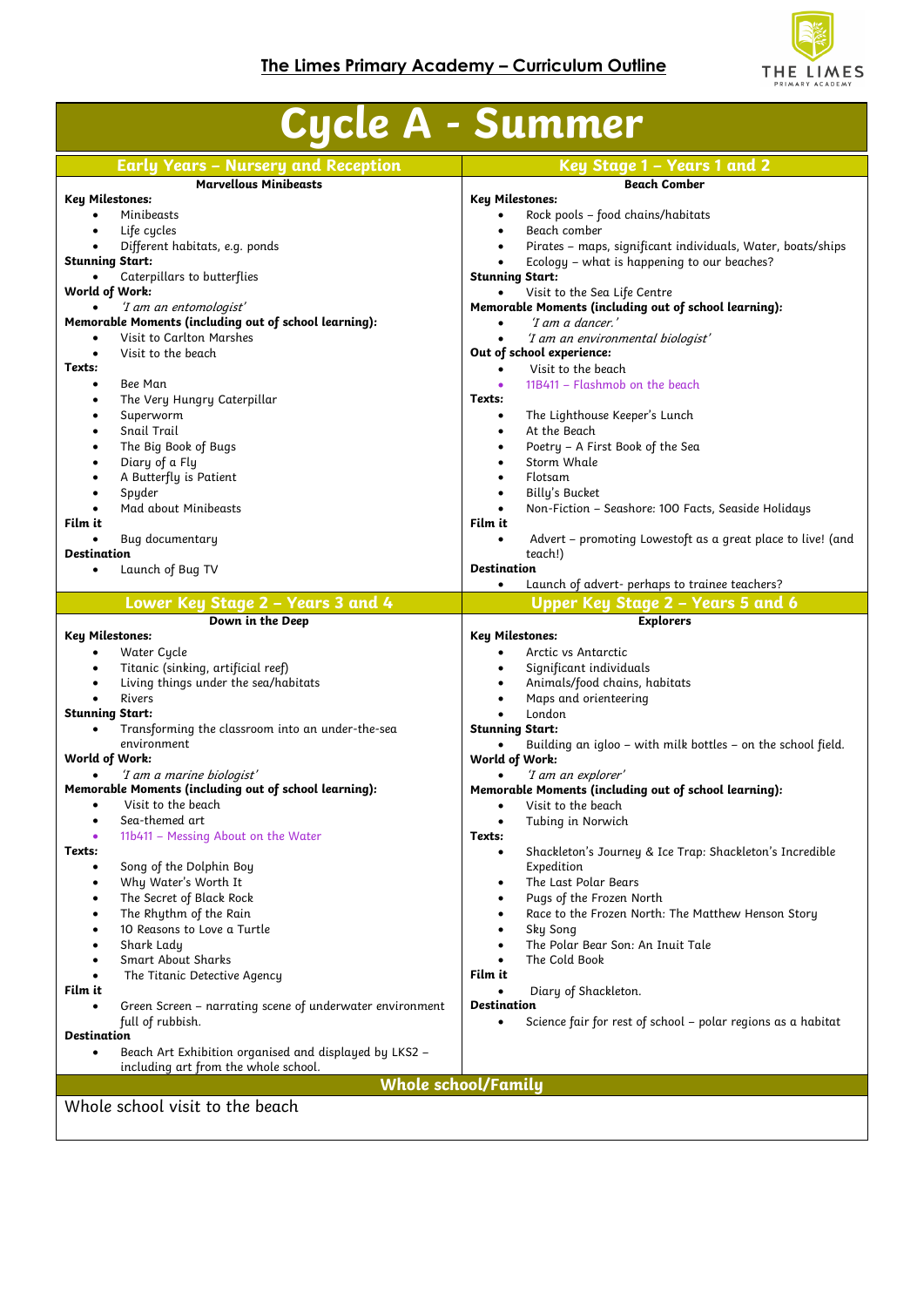

| <b>Early Years - Nursery and Reception</b><br>Key Stage 1 - Years 1 and 2<br><b>Around the World</b><br><b>Tremendous Travel</b><br><b>Key Milestones:</b><br>Key Milestones:<br>What type of transport is there? How do we get there?<br>Cities - London compared with Rio, travel<br>$\bullet$<br>What do maps tell us?<br>Significant individuals<br>٠<br>Study of country abroad<br>Maps<br>$\bullet$<br>Journey into space<br>Capital Cities<br>$\bullet$<br><b>Stunning Start:</b><br>Rio - carnival - music<br>$\bullet$<br>Mystery tickets arrive - where are we off to? Train, bus<br>Moon zoom - space, mechanisms<br>$\bullet$ |  |
|-------------------------------------------------------------------------------------------------------------------------------------------------------------------------------------------------------------------------------------------------------------------------------------------------------------------------------------------------------------------------------------------------------------------------------------------------------------------------------------------------------------------------------------------------------------------------------------------------------------------------------------------|--|
|                                                                                                                                                                                                                                                                                                                                                                                                                                                                                                                                                                                                                                           |  |
|                                                                                                                                                                                                                                                                                                                                                                                                                                                                                                                                                                                                                                           |  |
|                                                                                                                                                                                                                                                                                                                                                                                                                                                                                                                                                                                                                                           |  |
|                                                                                                                                                                                                                                                                                                                                                                                                                                                                                                                                                                                                                                           |  |
|                                                                                                                                                                                                                                                                                                                                                                                                                                                                                                                                                                                                                                           |  |
|                                                                                                                                                                                                                                                                                                                                                                                                                                                                                                                                                                                                                                           |  |
|                                                                                                                                                                                                                                                                                                                                                                                                                                                                                                                                                                                                                                           |  |
| and boat ride<br><b>Stunning Start:</b><br>World of Work:                                                                                                                                                                                                                                                                                                                                                                                                                                                                                                                                                                                 |  |
| Rio Carnival - music and dancing round school<br>'I am an explorer'<br>World of Work:                                                                                                                                                                                                                                                                                                                                                                                                                                                                                                                                                     |  |
| Memorable Moments (including out of school learning):<br>'I am an Ordanance Surveyor'                                                                                                                                                                                                                                                                                                                                                                                                                                                                                                                                                     |  |
| Visit transport museum<br>Memorable Moments (including out of school learning):<br>Texts:                                                                                                                                                                                                                                                                                                                                                                                                                                                                                                                                                 |  |
| 11B411 - Sleeping Under the Stars<br>٠<br>We all go travelling by<br>$\bullet$<br>Train to London/Norwich<br>$\bullet$                                                                                                                                                                                                                                                                                                                                                                                                                                                                                                                    |  |
| Mr Gumpy's Motor car<br>$\bullet$<br>Texts:                                                                                                                                                                                                                                                                                                                                                                                                                                                                                                                                                                                               |  |
| Whatever next<br>$\bullet$<br>Emma Jane's Aeroplane<br>$\bullet$                                                                                                                                                                                                                                                                                                                                                                                                                                                                                                                                                                          |  |
| Naughty Bus, The Hundred Decker Bus<br>٠<br>Journey<br>$\bullet$<br>Mrs Armitage on Wheels<br>Where the Wild Things Are<br>$\bullet$<br>$\bullet$                                                                                                                                                                                                                                                                                                                                                                                                                                                                                         |  |
| Emma Jane's Aeroplane, Amelia Earhart (Little People, Big<br>If all the world were<br>$\bullet$                                                                                                                                                                                                                                                                                                                                                                                                                                                                                                                                           |  |
| Dreams)<br>Wish you Were Here - The Picture Postcard Pack<br>$\bullet$                                                                                                                                                                                                                                                                                                                                                                                                                                                                                                                                                                    |  |
| Journey<br>Film it<br>$\bullet$<br>Cycle City<br>$\bullet$<br>Filming an advert for their country for people to visit                                                                                                                                                                                                                                                                                                                                                                                                                                                                                                                     |  |
| The Runaway Train<br><b>Destination</b>                                                                                                                                                                                                                                                                                                                                                                                                                                                                                                                                                                                                   |  |
| Film it<br>Trip Around the World day - presenting their country to the<br>$\bullet$                                                                                                                                                                                                                                                                                                                                                                                                                                                                                                                                                       |  |
| Tour guide<br>rest of the school, including food, music, culture, language<br>Filming an advert for their country for people to visit                                                                                                                                                                                                                                                                                                                                                                                                                                                                                                     |  |
| <b>Destination</b>                                                                                                                                                                                                                                                                                                                                                                                                                                                                                                                                                                                                                        |  |
| <b>Transport Museum</b><br>$\bullet$<br>Trip Around the World day - presenting their country to the                                                                                                                                                                                                                                                                                                                                                                                                                                                                                                                                       |  |
| $\bullet$<br>rest of the school, including food, music, culture, language                                                                                                                                                                                                                                                                                                                                                                                                                                                                                                                                                                 |  |
| Upper Key Stage 2 - Years 5 and 6<br>Lower Key Stage 2 - Years 3 and 4                                                                                                                                                                                                                                                                                                                                                                                                                                                                                                                                                                    |  |
| Disaster!<br><b>Space Race</b><br><b>Key Milestones:</b><br><b>Key Milestones:</b>                                                                                                                                                                                                                                                                                                                                                                                                                                                                                                                                                        |  |
|                                                                                                                                                                                                                                                                                                                                                                                                                                                                                                                                                                                                                                           |  |
| Volcanoes, earthquakes, natural disasters, mountains<br>Countries involved - Russia, China, USA<br>$\bullet$                                                                                                                                                                                                                                                                                                                                                                                                                                                                                                                              |  |
| Significant individuals<br>Metals<br>$\bullet$                                                                                                                                                                                                                                                                                                                                                                                                                                                                                                                                                                                            |  |
| Solar System<br>Forces, magnets<br>$\bullet$                                                                                                                                                                                                                                                                                                                                                                                                                                                                                                                                                                                              |  |
| Tomorrow's world - technology, communication<br>Robots<br>$\bullet$<br><b>Stunning Start:</b>                                                                                                                                                                                                                                                                                                                                                                                                                                                                                                                                             |  |
| Roller Coaster Design<br>Films of natural disasters based at school - inspiration for<br><b>Stunning Start:</b><br>$\bullet$                                                                                                                                                                                                                                                                                                                                                                                                                                                                                                              |  |
| writing<br>Film - Alien crash - is there life out there??                                                                                                                                                                                                                                                                                                                                                                                                                                                                                                                                                                                 |  |
| World of Work:<br>World of Work:<br>'I am a climatologist'<br>'I am an astronaut'                                                                                                                                                                                                                                                                                                                                                                                                                                                                                                                                                         |  |
| 'I am a geologist'<br>'I am a scientist'                                                                                                                                                                                                                                                                                                                                                                                                                                                                                                                                                                                                  |  |
| 'I am a rescue worker'<br>Memorable Moments (including out of school learning):                                                                                                                                                                                                                                                                                                                                                                                                                                                                                                                                                           |  |
| 'I am a hiker'<br>11B411 - Make or Break a Record<br>Memorable Moments (including out of school learning):<br>Space week, including Space Camp<br>$\bullet$                                                                                                                                                                                                                                                                                                                                                                                                                                                                               |  |
| 11B411 - Hiking Heroes<br>Trip to Pleasurewood Hills<br>۰<br>٠                                                                                                                                                                                                                                                                                                                                                                                                                                                                                                                                                                            |  |
| Space week<br>Designing space-themed theme park, with miniature<br>$\bullet$                                                                                                                                                                                                                                                                                                                                                                                                                                                                                                                                                              |  |
| Creating own robots<br>working models<br>Texts:<br>Texts:                                                                                                                                                                                                                                                                                                                                                                                                                                                                                                                                                                                 |  |
| Where Once We Stood<br>Escape from Pompeii<br>$\bullet$<br>٠                                                                                                                                                                                                                                                                                                                                                                                                                                                                                                                                                                              |  |
| <b>Survivors</b><br>Cosmic<br>٠                                                                                                                                                                                                                                                                                                                                                                                                                                                                                                                                                                                                           |  |
| Volcanoes and Earthquakes<br>Curiosity: The Story of a Mars Rover<br>٠<br>King of the Cloud Forests<br>A Galaxy of Her Own: Amazing Stories of Women in Space<br>$\bullet$                                                                                                                                                                                                                                                                                                                                                                                                                                                                |  |
| Flood (wordless picturebook)<br><b>International Space Station</b><br>$\bullet$                                                                                                                                                                                                                                                                                                                                                                                                                                                                                                                                                           |  |
| The Science of Natural Disasters<br>A Maths Journey Through Space<br>٠                                                                                                                                                                                                                                                                                                                                                                                                                                                                                                                                                                    |  |
| Film it<br>Ground Control to Major Tim<br>$\bullet$<br>Filming an advert for their country for people to visit<br>Film it                                                                                                                                                                                                                                                                                                                                                                                                                                                                                                                 |  |
| <b>Destination</b><br>Filming an advert for their country for people to visit<br>$\bullet$                                                                                                                                                                                                                                                                                                                                                                                                                                                                                                                                                |  |
| Trip Around the World day - presenting their country to the<br>Lost in Space - A final transmission home (RWP)<br>$\bullet$<br>$\bullet$                                                                                                                                                                                                                                                                                                                                                                                                                                                                                                  |  |
| rest of the school, including food, music, culture, language<br><b>Destination</b><br>Trip Around the World day – presenting their country to the<br>$\bullet$                                                                                                                                                                                                                                                                                                                                                                                                                                                                            |  |
| rest of the school, including food, music, culture, language                                                                                                                                                                                                                                                                                                                                                                                                                                                                                                                                                                              |  |
| <b>Whole school/Family Learning</b><br>We are explorers - Space week/fortnight for whole school                                                                                                                                                                                                                                                                                                                                                                                                                                                                                                                                           |  |

countries, music/pictures etc.